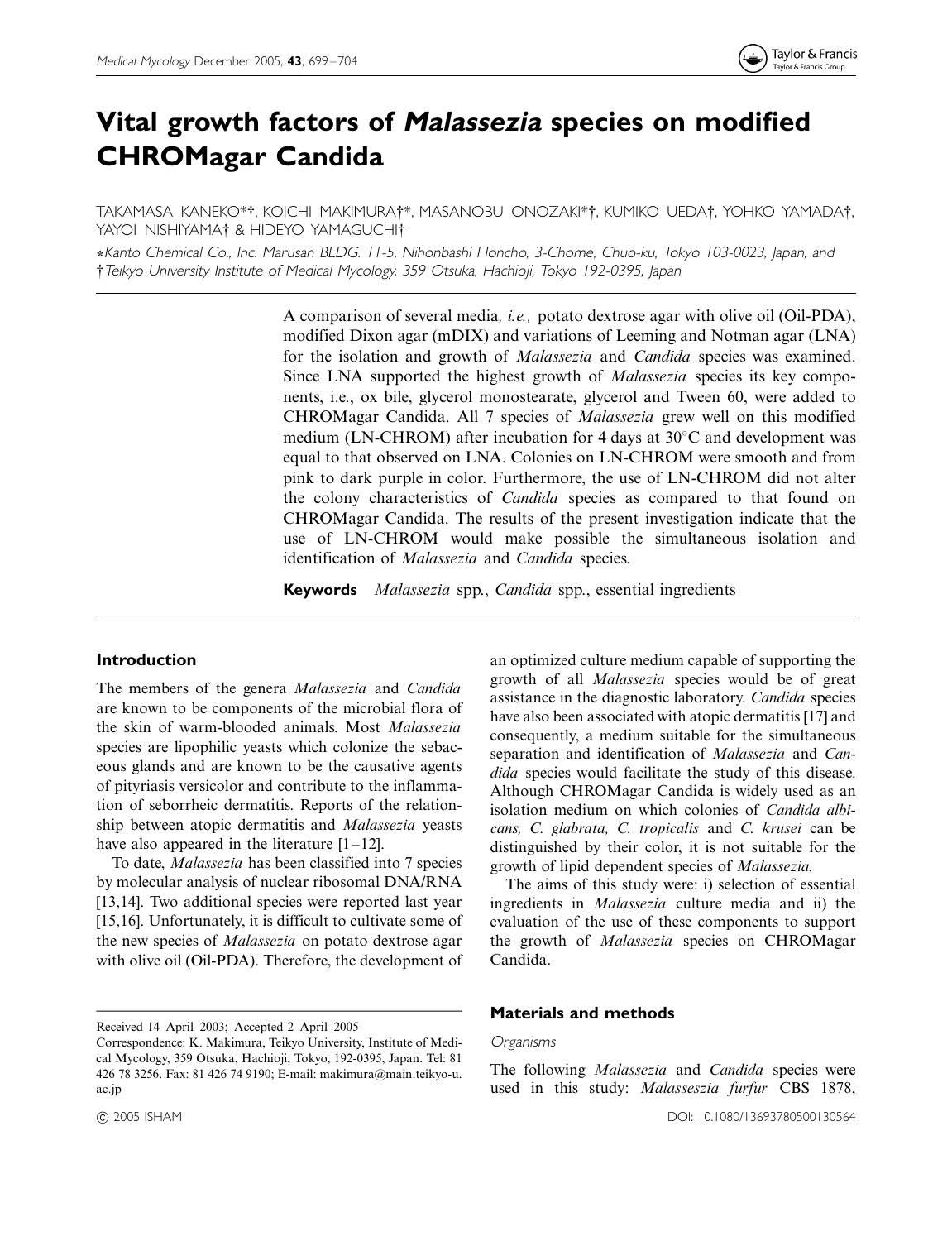M. sympodialis CBS 7222, M. globosa CBS 7966, M. obtusa CBS 7876, M. slooffiae CBS 7956, M. restricta CBS 7877, M. pachydermatis CBS 1879, C. albicans ATCC 90029, C. glabrata ATCC 2001, C. tropicalis ATCC 750, C. krusei ATCC 6258, C. parapsilosis ATCC 22019.

# Culture media

Strains of Malassezia were maintained on Leeming and Notman Agar (LNA), comprised (per liter) of 10 g peptone (Oxoid), 5 g glucose, 0.1 g yeast extract (Oxoid), 8 g ox bile (Oxoid), 1 mL glycerol, 0.5 g glycerol monostearate, 0.5 mL Tween 60, 10 mL milk and 12 g agar (Oxoid) and sterilized by autoclaving.

Growth of the Malassezia species was studied on several different variations of LNA, potato dextrose agar (Oxoid) with olive oil (Oil-PDA) and modified Dixon agar (mDIX). The latter contained, per liter; 6 g peptone (Oxoid), 36 g malt extract, 20 g ox bile (Oxoid), 2 mL glycerol, 2 mL oreic acid and 12 g agar (see Tables 1 and 2). In addition, the development of these same species was investigated on a modified CHROMagar Candida (LN-CHROM) which was comprised (per liter) of 47.5 g CHROMagar Candida (10 g peptone, 22 g special chromgen mixture, 0.5 g chloramphenicol, 15 g agar), 8 g ox bile (Oxoid), 1 mL glycerol, 0.5 g glycerol monostearate and 0.5 mL Tween 60.

#### Inoculation to plates

Lipid dependent Malassezia species were initially cultured on LNA. All strains were transferred onto fresh LNA either at monthly (M. furfur, M. sympodialis, M. obtusa, M. slooffiae) or weekly (M. restricta, M. globosa) intervals and then washed once with sterilized saline. The cells were suspended in 1 mL saline, then centrifuged at  $1,000 \times g$  for 5min. The

Table 1 The composition of culture media to examine essential ingredients

Score A: visible growth at  $10^{-2}$  inoculation levels; Score B: visible growth at  $10^{-1}$  inoculation levels; Score C: visible growth at  $10<sup>0</sup>$  inoculation levels; Score D: cells suspensions form the maintenance medium; and Score E: no growth

For lipid independent M.pachydermatis, PDA was used in place of LNA to establish the inoculum suspension. M. pachydermatis and Candida species were transferred onto fresh PDA, weekly. Single colonies from 7 days old PDA cultures were directly streaked on to LN-CHROM and CHROMagar Candida then incubated for 4 days at  $30^{\circ}$ C.

# Saccharolytic activity supplemented with lipids

There was a little change in the color tone or colony form of the Candida species in LN-CHROM compared with the CHROMagar Candida. To evaluate possible metabolic changes caused by the use of the Malassezia essential ingredients, we studied the saccharolytic activity of the Candida species through the use of the API ZYM (BioMerieux). All Candida species were cultured at  $30^{\circ}$ C for 2 days and 7 days on PDA and PDA

|                       | <b>LNA</b>      | $LNA(-)$ | LNA $S(-)$      | LNA GT $(-)$     | LNA GT (10)     |
|-----------------------|-----------------|----------|-----------------|------------------|-----------------|
| Peptone (Oxoid)       | 10g             | 10g      | 10 g            | 10 g             | 10 g            |
| Glucose               | 5g              | 5 g      | 5g              | 5g               | 5g              |
| Yeast extract (Oxoid) | $0.1$ g         | 0.1 g    | 0.1 g           | 0.1 <sub>g</sub> | $0.1$ g         |
| $Ox$ bile $(Oxoid)$   | 8 g             | 8 g      | 8g              | 8 g              | 8g              |
| Glycerol              | $1 \text{ mL}$  | 1 mL     | 1 mL            |                  | $10 \text{ mL}$ |
| Glycerol monostearate | 0.5 g           | 0.5 g    |                 | 0.5 g            | 0.5 g           |
| Tween 60              | $0.5$ mL        | $0.5$ mL | $0.5$ mL        |                  | 5mL             |
| Milk                  | $10 \text{ mL}$ |          |                 |                  |                 |
| Agar (Oxoid)          | 12 g            | 12 g     | 12 <sub>g</sub> | 12 g             | 12 g            |

 $LNA =$ Leeming and Notman agar.

© 2005 ISHAM, Medical Mycology, 43, 699-704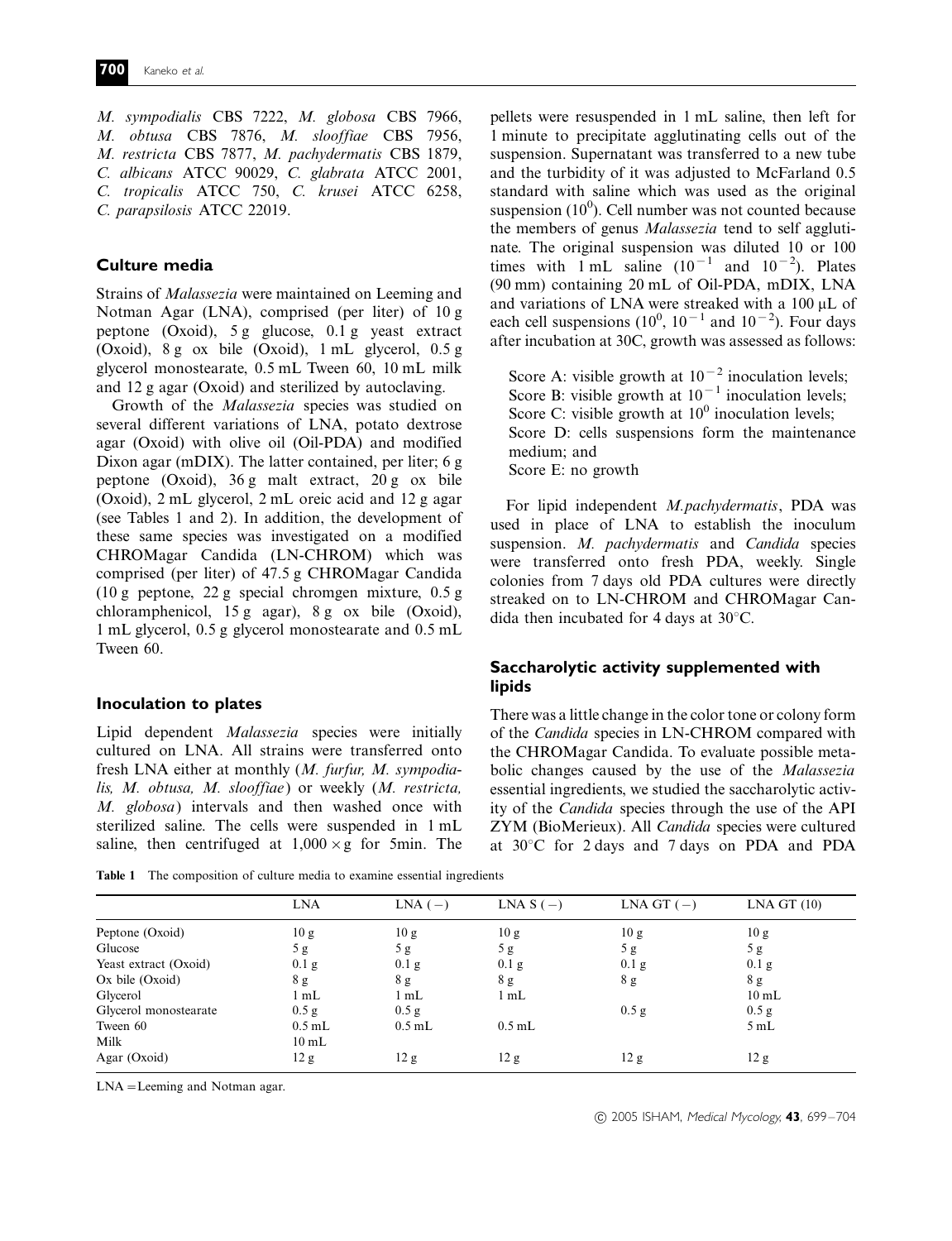|                         | LNA a    | LNA b    | LNA c          | LNA d    | LNA e    | LNA f          | $LNA$ g        |
|-------------------------|----------|----------|----------------|----------|----------|----------------|----------------|
| Peptone (Oxoid)         | 10 g     | 10 g     | 10 g           | 10 g     | 10g      | 10g            | 10 g           |
| Glucose                 | 5g       | 5g       | 5g             | 5g       | 5g       | 5g             | 5g             |
| Yeast extract (Oxoid)   | 0.1 g    | 0.1 g    | 0.1 g          | $0.1$ g  | $0.1$ g  | $0.1\text{ g}$ | $0.1\text{ g}$ |
| Bile salts (Oxoid)      | 0 g      | 4g       | 8g             | 12 g     |          |                |                |
| Bile salts No.3 (Oxoid) |          |          |                |          | 4g       | 8g             | 12 g           |
| Glycerol                | mL       | mL       | $1 \text{ mL}$ | l mL     | l mL     | 1 mL           | 1 mL           |
| Glycerol monostearate   | 0.5 g    | 0.5 g    | 0.5 g          | 0.5 g    | 0.5 g    | 0.5 g          | 0.5 g          |
| Tween 60                | $0.5$ mL | $0.5$ mL | $0.5$ mL       | $0.5$ mL | $0.5$ mL | $0.5$ mL       | $0.5$ mL       |
| Agar (Oxoid)            | 12 g     | 12 g     | 12 g           | 12 g     | 12 g     | 12 g           | 12 g           |

Table 2 The composition of culture media to examine substitutes of ox bile

containing essential ingredients, the cells were suspended 2 mL saline (McFarland No.5–6) and 65  $\mu$ L of each cell suspension was added to the API ZYM kit wells. Following incubation at  $37^{\circ}$ C for 4 h, ZYM A and ZYM B reagents were added to the each well and the color generated was assessed 5 min after the addition of the reagents. This kit can be used to detect the following enzymes: alkaline phosphatase, esterase, esterase lipase, lipase, leucine arylamidase, valine arylamidase, cystine arylamidase, trypsin, alpha-chymotrypsin, acid phosphatase, naphtol phosphohydrolase, alphagalactosidase, beta-galactosidase, beta-glucuronidase, alpha-glucosidase, beta-glucosidase, N-acetyl-beta-glucosaminidase, alpha-mannosidase and alpha-fucosidase. Since we thought that CHROMagar Candida containing chloramphenicol and supecial chromogen mixture was not appropriate for this study, we chose to use PDA.

#### Results

Six of the 7 Malassezia species grew better on LNA and  $LNA(-)$  than on Oil-PDA and mDIX (Table 3).

Table 3 Growth ability score on each medium after 4 days incubation at  $30^\circ$ 

|                  | Oil-PDA | mDIX | <b>LNA</b> | $LNA$ $(-)$ |
|------------------|---------|------|------------|-------------|
| M. furfur        | А       | А    | А          | А           |
| M. sympodialis   | C       | A    | А          | A           |
| M. globosa       | E       | E    | В          | В           |
| M. obtusa        | E       | D    | B          | B           |
| M. slooffiae     | C       | A    | А          | A           |
| M. restricta     | E       | D    | D          | D           |
| M. pachydermatis | А       |      |            |             |

 $Oil-PDA =$  potato dextrose agar with olive oil; mDIX = modified Dixon agar; LNA = Leeming and Notman agar; LNA ( $-)$  = Leeming and Notman agar (without milk);  $A =$ growth at  $10^{-2}$  inoculation levels; B = growth at  $10^{-1}$  inoculation levels; C = growth at  $10^{0}$ inoculation levels; D = growth only in direct plating; E = no growth.

© 2005 ISHAM, Medical Mycology, 43, 699-704

The one exception was  $M$ . *restricta* which grew very slowly and formed small colonies on these two media. The growth of these same species on LNA without lipids is shown in Table 4. While  $M.$  globosa and M. restricta would not grow in the absence of glycerol monosterate and developed poorly on media lacking Tween 60, no other differences were observed in the growth of the Malassezia species on the test media. Since ox bile could not be obtained, bile salts and bile salts No.3 were studied as substitutes, but these substances did not support the growth of the Malassezia species (Table 5). Six of the 7 Malassezia species grew well on LN-CHROM agar (Table 6) and all formed distinctive colonies with the following characteristics: *M. furfur*  $-$  pink, smooth with raised center; *M. sympodialis*  $-$  smooth and purple in color; M. globosa – light pink, smooth, and small; M. obtusadark purple, small, smooth; M. slooffiae - light pink, rough; M. restricta - dark purple, rough; and  $M.$  pachydermatis – light purple, smooth (Fig. 1).

Table 4 Growth ability score on LNA which excluded various lipid sources after 4 days incubation at  $30^\circ$ 

|                  | LNA S | <b>LNA GT</b> | <b>LNA</b> | <b>LNA GT</b> |
|------------------|-------|---------------|------------|---------------|
|                  |       |               |            | (10)          |
| M. furfur        | A     | А             | А          | А             |
| M. sympodialis   | A     | A             | А          | А             |
| M. globosa       | E     | D             | C          | C             |
| M. obtusa        | C     | B             | в          | C             |
| M. slooffiae     | B     | B             | B          | B             |
| M. restricta     | E     | C             | C          |               |
| M. pachydermatis | A     | А             |            |               |
|                  |       |               |            |               |

LNA S  $(-)$  = Leeming and Notman agar (without milk and glycerol monostearate); LNA GT  $(-)$  = Leeming and Notman Agar (without milk, glycerol and Tween 60); LNA  $(-)$  = Leeming and Notman Agar (without milk); LNA GT  $(10)$  = Leeming and Notman Agar (without milk and with a 10 fold quantity of glycerol and Tween 60 added); A = growth at  $10^{-2}$  inoculation levels; B = growth at  $10^{-1}$  inoculation levels; C = growth at  $10^{0}$  inoculation levels; D = growth only in direct plating; E = no growth.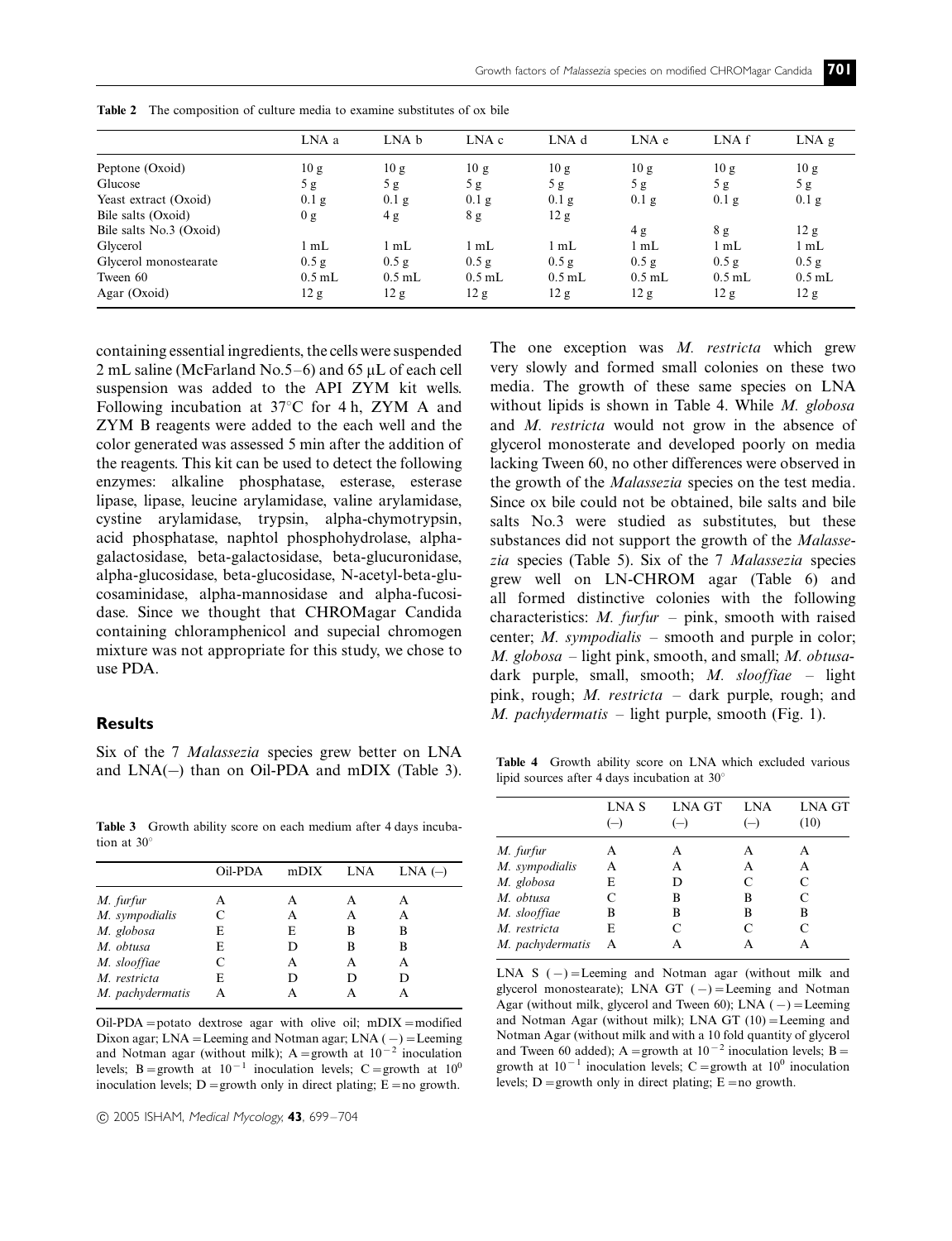|                  | $LNA(-)$ | LNA a | LNA b | LNA c | LNA d |  |
|------------------|----------|-------|-------|-------|-------|--|
| M. furfur        |          |       |       |       |       |  |
| M. sympodialis   |          |       |       |       |       |  |
| M. globosa       |          |       |       |       |       |  |
| M. obtusa        |          |       |       |       |       |  |
| M. slooffiae     |          |       |       |       |       |  |
| M. restricta     |          |       |       |       |       |  |
| M. pachydermatis |          |       |       |       |       |  |

**Table 5** Influence of bile salts in Leeming and Notman Agar after 4 days incubation at  $30^\circ$ 

LNA (-) = Leeming and Notman agar (without milk); LNA a = LNA (-) (without ox bile); LNA b = LNA (-) (bile salts with 4 g/L added instead of ox bile); LNA  $c = LNA$  (-) (bile salts with 8 g/L added instead of ox bile); LNA d = LNA (-) (bile salts with 12 g/L added instead of ox bile); A = growth at 10<sup>-2</sup> inoculation levels; B = growth at 10<sup>-1</sup> inoculation levels; C = growth at 10<sup>0</sup> inoculation levels; D = growth only in direct plating;  $E = no$  growth.

Candida species on LN-CHROM formed colonies with the following characteristics: C. albicans-light green and smooth; C. glabrata-purple and smooth; C. tropicalis – smooth and light blue with a violet halo:  $C.$  krusei – smooth and pink; and  $C.$  parapsilosis – cream colored and smooth (Fig. 2). A culture containing a mixture of C. albicans, C. tropicalis, C.parapsilosis and M. furfur is shown in Fig. 3.

## **Discussion**

In this investigation we found that LNA and  $LNA(-)$ best supported the growth of the Malassezia species. Furthermore, ox bile, glycerol monostearate, glycerol and Tween 60 would appear to be essential components of LNA required for the development of these yeastlike fungi. While we employed a small test population, we believe that our results may be of broad application in their isolation and identification.



Fig. 1 Appearance of *Malassezia* species on LN-CHROM after 4 days incubation at  $30^\circ$ . Clockwise from 12 o'clock: M. pachydermatis, M. slooffiae, M. sympodialis, M. furfur.

© 2005 ISHAM, Medical Mycology, 43, 699-704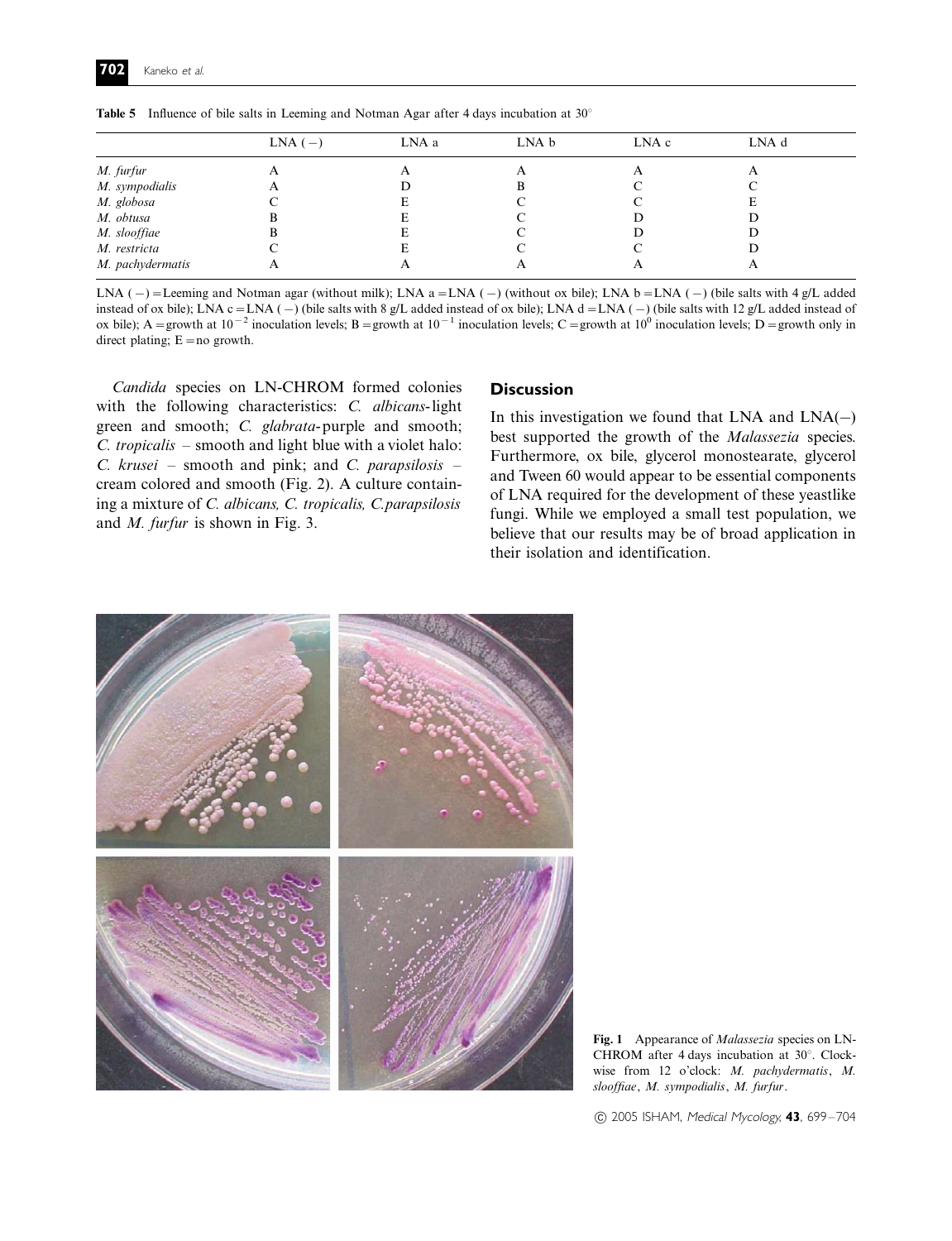Table 6 Growth ability score on LNA and LN-CHROM after 4 days incubation at  $30^\circ$ 

|                  | LNA | <b>LN-CHROM</b> |
|------------------|-----|-----------------|
| M. furfur        | А   | А               |
| M. sympodialis   | A   | А               |
| M. globosa       | В   | B               |
| M. obtusa        | R   | B               |
| M. slooffiae     | A   | А               |
| M. restricta     | D   | D               |
| M. pachydermatis |     |                 |

 $LNA =$ Leeming and Notman agar;  $LN$ -CHROM $=$ CHROMagar Candida (containing ox bile, glycerol monostearate, glycerol and Tween 60); A = growth at  $10^{-2}$  inoculation levels; B = growth at  $10^{-1}$ inoculation levels; C = growth at  $10^0$  inoculation levels; D = growth only in direct plating;  $\vec{E}$  = no growth.

By adding the four essential ingredients to CHRO-Magar Candida (LN-CHROM), we found that it supported the growth of all 7 Malassezia species. In addition, the use of these exogenous lipid sources did not significantly affect the color and colony morphologies of the Candida when compared to their appearance on standard CHROMagar Candida medium.

Although an overlay of olive oil on a solid nutrient medium has been widely used for the growth of Malassezia, several of the recently recognized species do not develop well under these conditions. In contrast, LN-CHROM did support the growth of all 7 test Malassezia species.



Fig. 2 Appearance of *Candida* species on LN-CHROM after 4 days incubation at 30°. Clockwise from 12 o'clock: C. albicans, C. glabrata, C. tropicalis, C. krusei, C. parapsilosis.

Based upon these initial studies, it would appear that LN-CHROM can be used for the simultaneous initial isolation of clinical important species of Candida and Malassezia.



Fig. 3 Appearance of Malassezia and Candida species on LN-CHROM after 4 days incubation at 30°. Mixture of C. albicans, C. tropicalis, C. parapsilosis and M. furfur.

<sup>© 2005</sup> ISHAM, Medical Mycology, 43, 699-704